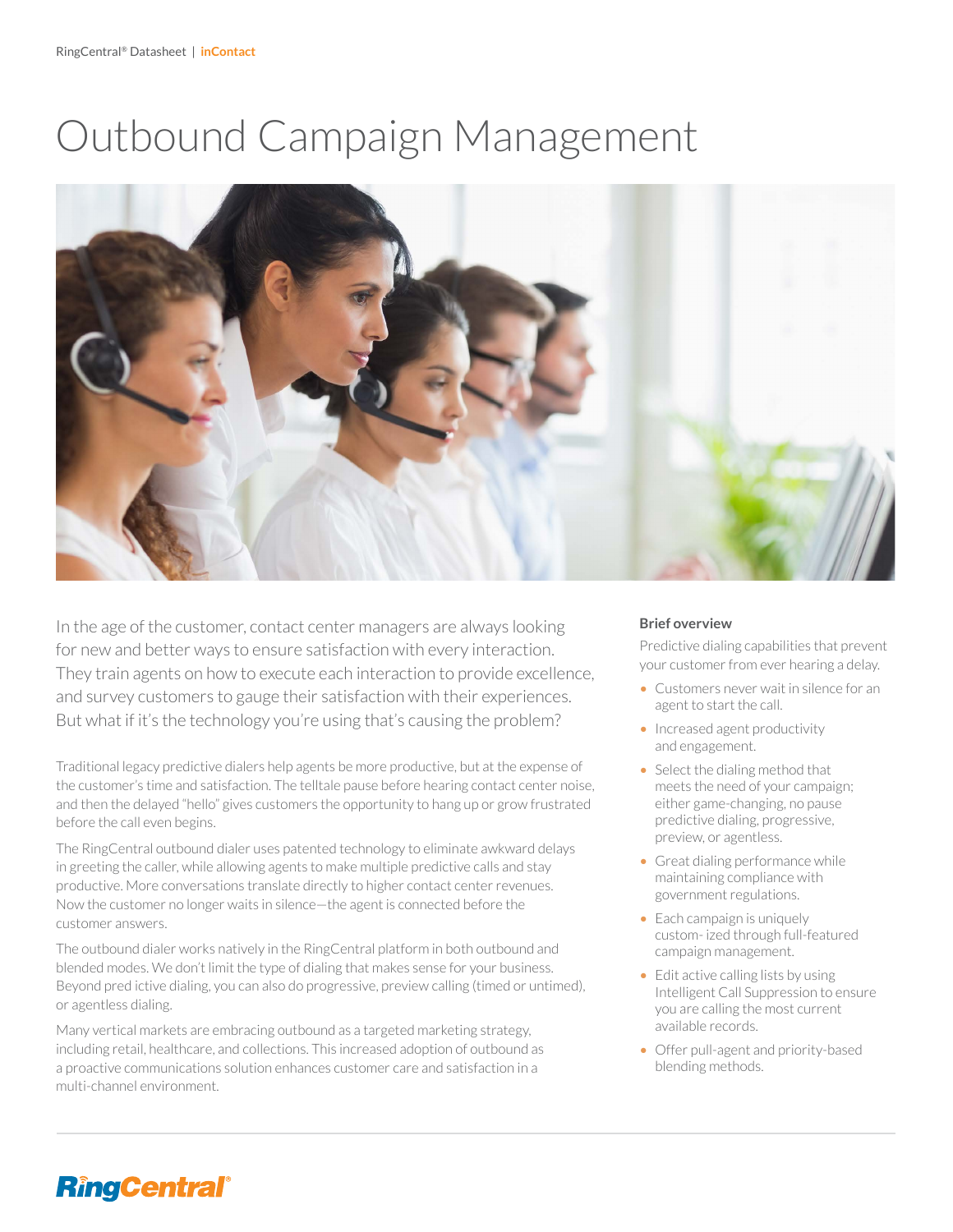Outbound calling as a marketing strategy is showing an increased adoption in markets such as retail, healthcare, and professional services. As a proactive communication solution, oubound calling enhances customer care and satisfaction in a multi-channel environment.



### Outbound dialer solution

#### **Delivering flexible integration possibilities**

Today's world of many diverse systems that use passive APIs for synchronization require customers to invest in expensive development efforts to synchronize between systems. RingCentral contact center integration enables customers to synchronize external systems easily and in a highly customized format, all without the need for expensive development. Using RingCentral's Studio scripting, building a customized synchronization experience is easy.

*For instance, you can set up contact center integration to "check out" records from Salesforce.com, use them for outbound dialing with the outbound dialer, update the record based on the call's outcome, and then "check it back in" to Salesforce. Connecting to almost any data source is supported, including in-house built CRMs, popular CRMs, and other contact center applications, such as billing and trouble-ticketing systems.*

Contact center integration gives outbound dialer users new control over the flow of data to and from third-party systems. It provides a series of actions and signal/events that allow users to customize the integration with their CRMs or other third-party systems.